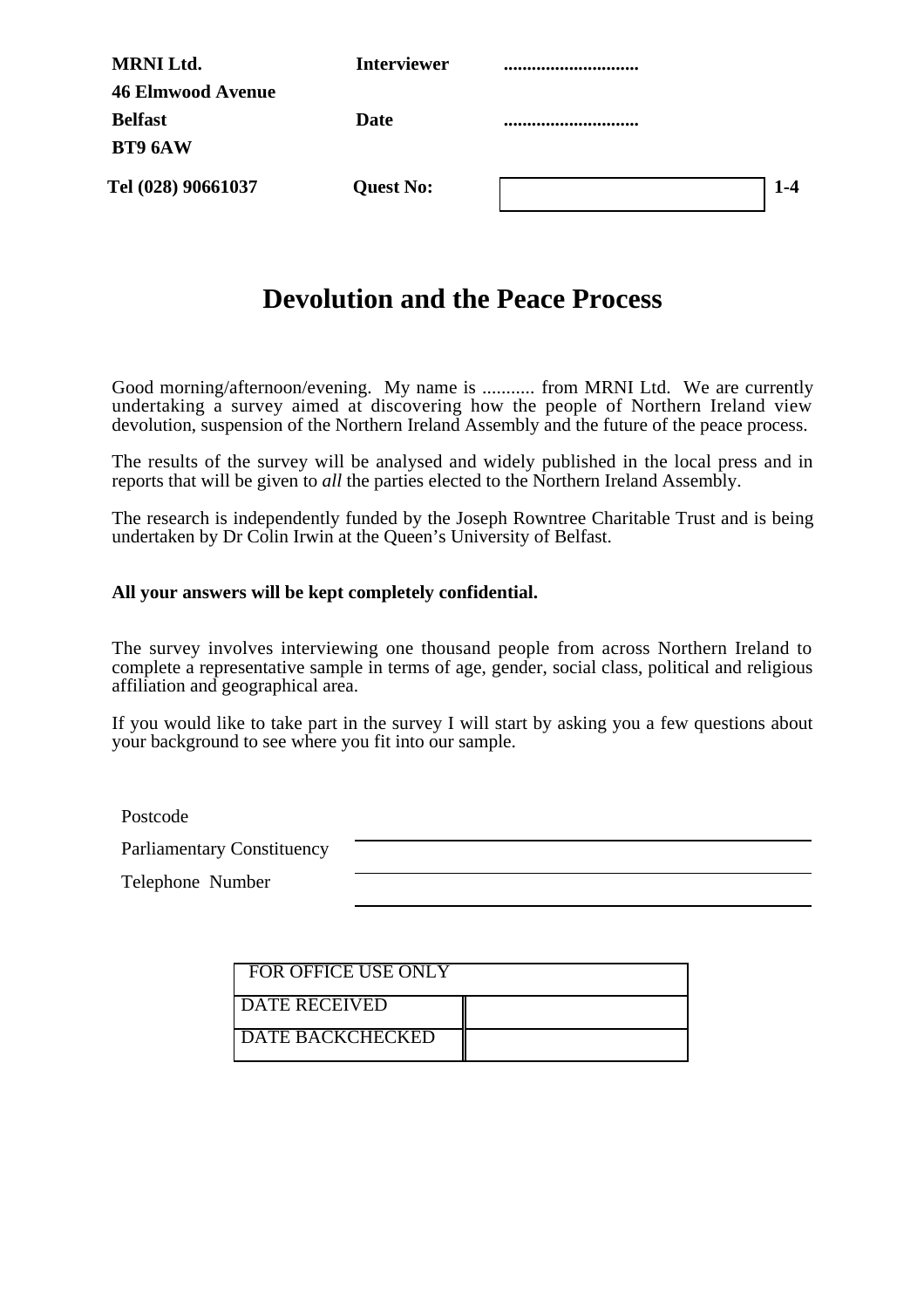## **Background Questions**

It is very important that we answer all the questions in this section to ensure that we have given every section of the community a chance to participate in the survey. Please remember that all responses are totally CONFIDENTIAL.

### **A. Age**

Please indicate into which of the following age ranges you may be placed.

#### **SHOWCARD 1**

| $18 - 24$                |                          | (7) |
|--------------------------|--------------------------|-----|
| $\overline{25} - 34$     | 2                        |     |
| $35 - 44$                | $\mathbf 3$              |     |
| $45 - 54$                |                          |     |
| $55 - 64$                | $\overline{\phantom{a}}$ |     |
| $\overline{65}$ and over |                          |     |

**B.** Gender (Interviewer to code)

| Male   | (8) |
|--------|-----|
| Female |     |

## **C. Occupation**

 $\overline{a}$ 

What is or was the occupation of the chief wage earner in your household?

| $\overline{AB}$ |                            | (9) |
|-----------------|----------------------------|-----|
| C <sub>1</sub>  | $\overline{2}$             |     |
| C2              | $\boldsymbol{\mathcal{L}}$ |     |
| $\overline{DE}$ |                            |     |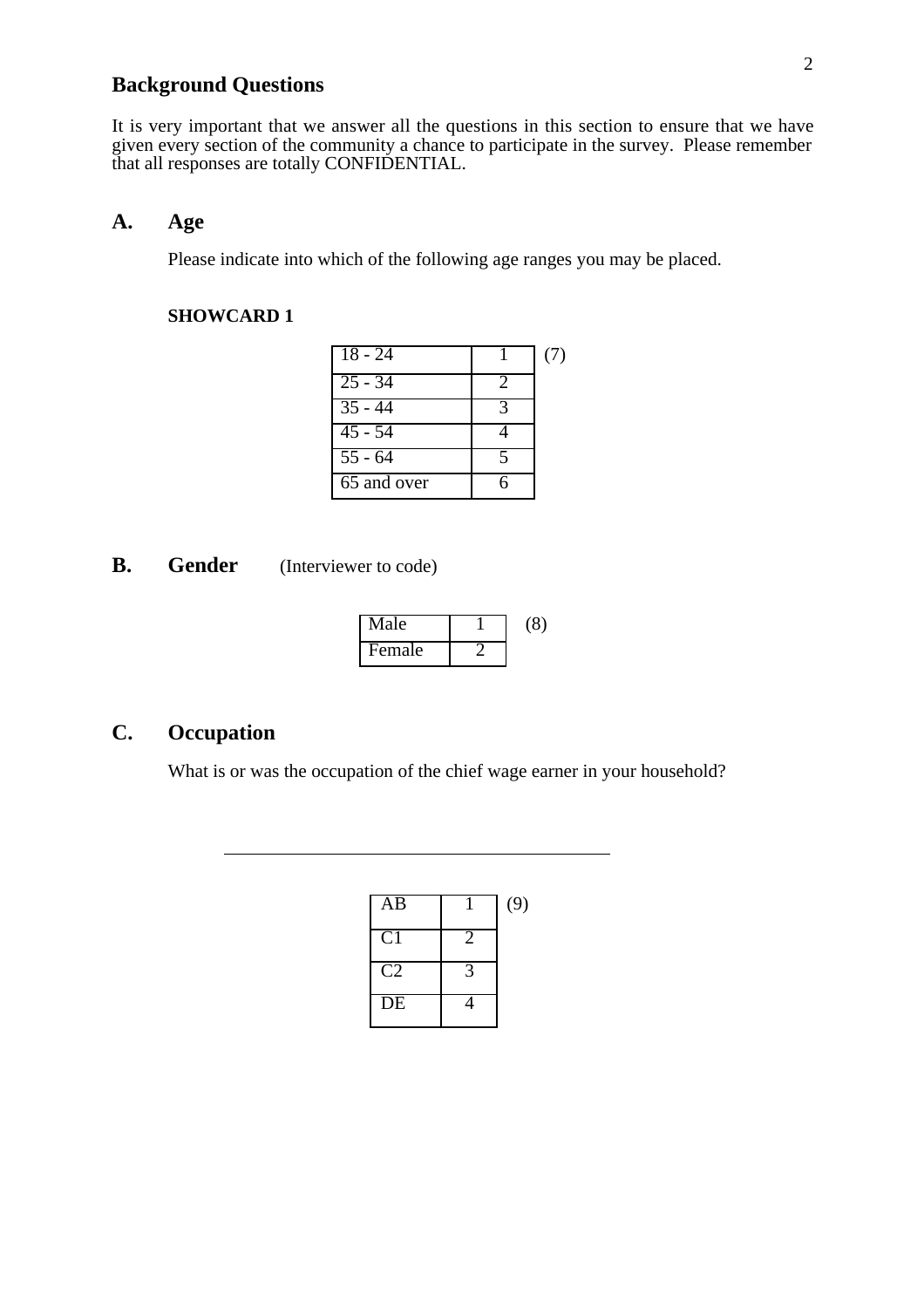## **D. Religion**

Could you please tell me which of the following best describes your religion? (Please remember that all responses are totally CONFIDENTIAL).

#### **SHOWCARD 2**

| Protestant | (10) |
|------------|------|
| Catholic   |      |
| Other      |      |
| Refused    |      |

## **E. Political support**

Which ONE of these Northern Ireland political parties do you support?

#### **SHOWCARD 3**

| UUP/Ulster Unionist Party/OUP/Official Unionist Party | 01 | $(11-12)$ |
|-------------------------------------------------------|----|-----------|
| <b>SDLP/Social Democratic Labour Party</b>            | 02 |           |
| <b>DUP/Democratic Unionist Party</b>                  | 03 |           |
| <b>Sinn Féin</b>                                      | 04 |           |
| <b>Alliance</b>                                       | 05 |           |
| <b>PUP/Progressive Unionist Party</b>                 | 06 |           |
| <b>Northern Ireland Women's Coalition</b>             | 07 |           |
| <b>UUAP/United Unionist Assembly Party</b>            | 08 |           |
| <b>NIUP/Northern Ireland Unionist Party</b>           | 09 |           |
| <b>UKUP/United Kingdom Unionist Party</b>             | 10 |           |
|                                                       |    |           |
| Other(Write in)                                       |    |           |
| <b>Refused</b>                                        | 12 |           |

## **F. Political Identity**

Could you please tell me which of the following designations used in the Northern Ireland Assembly best describes your political identity?

| Unionist    | (13) |
|-------------|------|
| Nationalist |      |
| Other       |      |
| Refused     |      |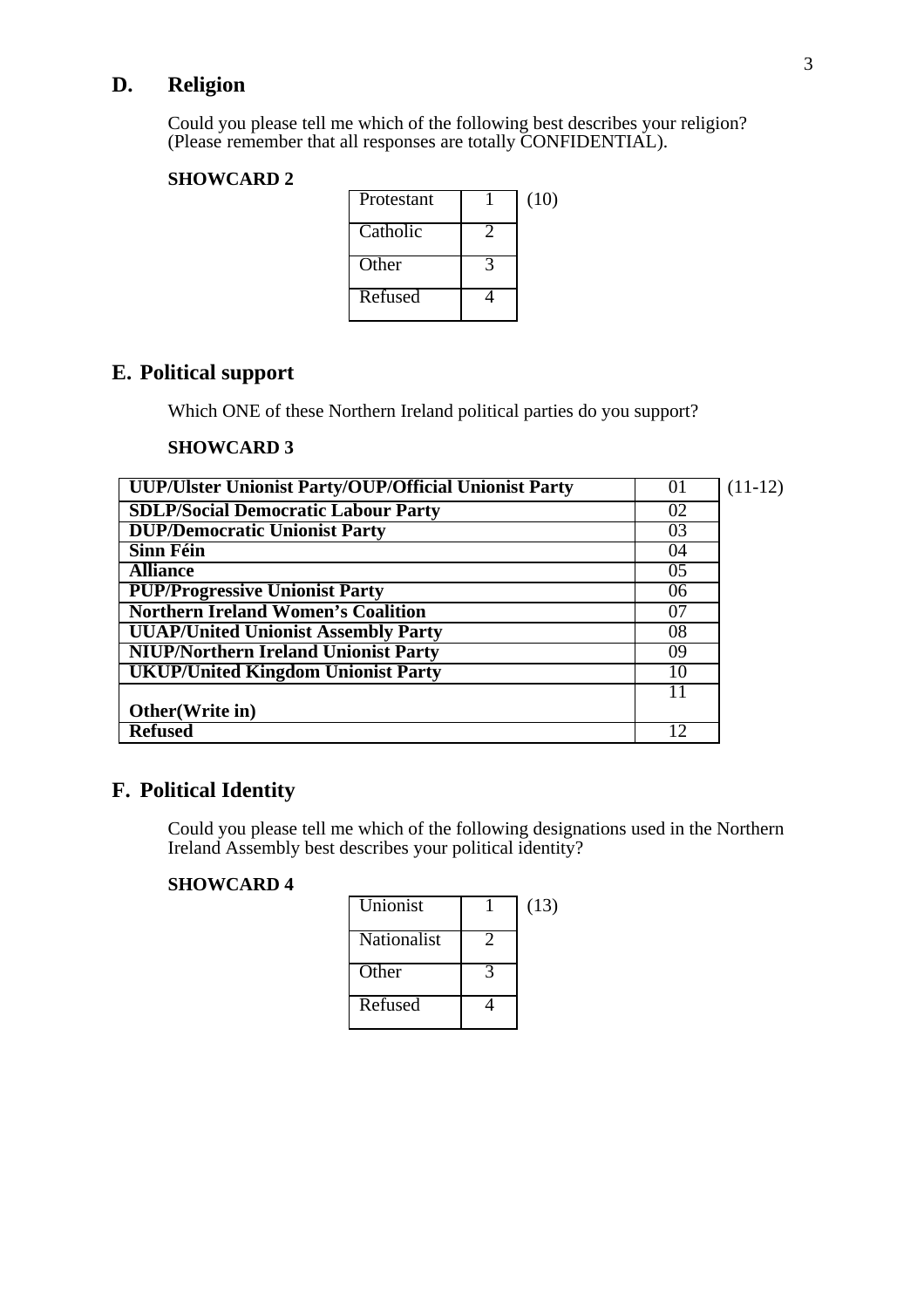## **1 – Progress on Implementation of the Belfast Agreement**

From the different parts of the Belfast Agreement listed below please indicate how satisfied you are with implementation so far. Please indicate which ones you are 'Very satisfied' with, 'Satisfied' with, 'Only just satisfied' with, 'Not satisfied' with or 'Not satisfied with at all'.

#### **SHOWCARD 5**

|                                                           | Very         | Satisfied                   | Only          | <b>Not</b>     | <b>Not</b> |      |
|-----------------------------------------------------------|--------------|-----------------------------|---------------|----------------|------------|------|
|                                                           | satisfied    |                             | just          | satisfied      | satisfied  |      |
|                                                           |              |                             | satisfied     |                | at all     |      |
| The Northern Ireland Assembly.                            | $\mathbf{1}$ | $\overline{2}$              | $\mathcal{E}$ | $\overline{4}$ | 5          | (1)  |
| The Northern Ireland Executive.                           | $\mathbf{1}$ | $\overline{2}$              | 3             | 4              | 5          | (2)  |
| The Civic Forum.                                          | $\mathbf{1}$ | $\overline{c}$              | 3             | $\overline{4}$ | 5          | (3)  |
| The North/South Ministerial Council.                      | $\mathbf{1}$ | $\mathcal{D}_{\mathcal{L}}$ | 3             | $\overline{4}$ | 5          | (4)  |
| North/South implementation bodies.                        | $\mathbf{1}$ | $\overline{2}$              | 3             | 4              | 5          | (5)  |
| The British/Irish Council.                                | $\mathbf{1}$ | $\overline{2}$              | 3             | $\overline{4}$ | 5          | (6)  |
| The stability of these institutions of government.        | $\mathbf{1}$ | 2                           | 3             | $\overline{4}$ | 5          | (7)  |
| The Equality Commission.                                  | $\mathbf{1}$ | $\overline{2}$              | 3             | 4              | 5          | (8)  |
| The Northern Ireland Human Rights Commission.             | $\mathbf{1}$ | $\overline{2}$              | 3             | 4              | 5          | (9)  |
| A Bill of Rights for Northern Ireland.                    | $\mathbf{1}$ | $\overline{2}$              | 3             | $\overline{4}$ | 5          | (10) |
| Cultural and language rights.                             | $\mathbf{1}$ | $\overline{2}$              | 3             | $\overline{4}$ | 5          | (11) |
| Social and economic programs.                             | $\mathbf{1}$ | $\overline{2}$              | 3             | $\overline{4}$ | 5          | (12) |
| The reform of policing.                                   | $\mathbf{1}$ | $\overline{2}$              | 3             | $\overline{4}$ | 5          | (13) |
| The reform of the criminal justice system.                | $\mathbf{1}$ | $\overline{2}$              | 3             | 4              | 5          | (14) |
| Support for victims of the 'Troubles'.                    | $\mathbf{1}$ | $\overline{2}$              | 3             | $\overline{4}$ | 5          | (15) |
| Obligations to non-violence, peace and democracy.         | $\mathbf{1}$ | 2                           | 3             | 4              | 5          | (16) |
| Reconciliation and improved community relations.          | $\mathbf{1}$ | $\overline{2}$              | 3             | $\overline{4}$ | 5.         | (17) |
| Decommissioning of paramilitary weapons.                  | $\mathbf 1$  | $\overline{2}$              | 3             | $\overline{4}$ | 5          | (18) |
| Demilitarisation and Normalisation - Security             | $\mathbf{1}$ | $\overline{2}$              | 3             | $\overline{4}$ | 5          | (19) |
| arrangements compatible with a normal peaceful society.   |              |                             |               |                |            |      |
| The Principle of Consent of the people of Northern        | $\mathbf{1}$ | $\overline{2}$              | 3             | 4              | 5          | (20) |
| Ireland to decide their Status.                           |              |                             |               |                |            |      |
| The present status of Northern Ireland as part of the UK. | $\mathbf{1}$ | $\overline{2}$              | 3             | 4              | 5          | (21) |
| The full implementation of all parts of the Agreement     | $\mathbf{1}$ | 2                           | 3             | 4              | 5          | (22) |
| together.                                                 |              |                             |               |                |            |      |

Do you want the Belfast Agreement to work?

Yes 1 (24) No 2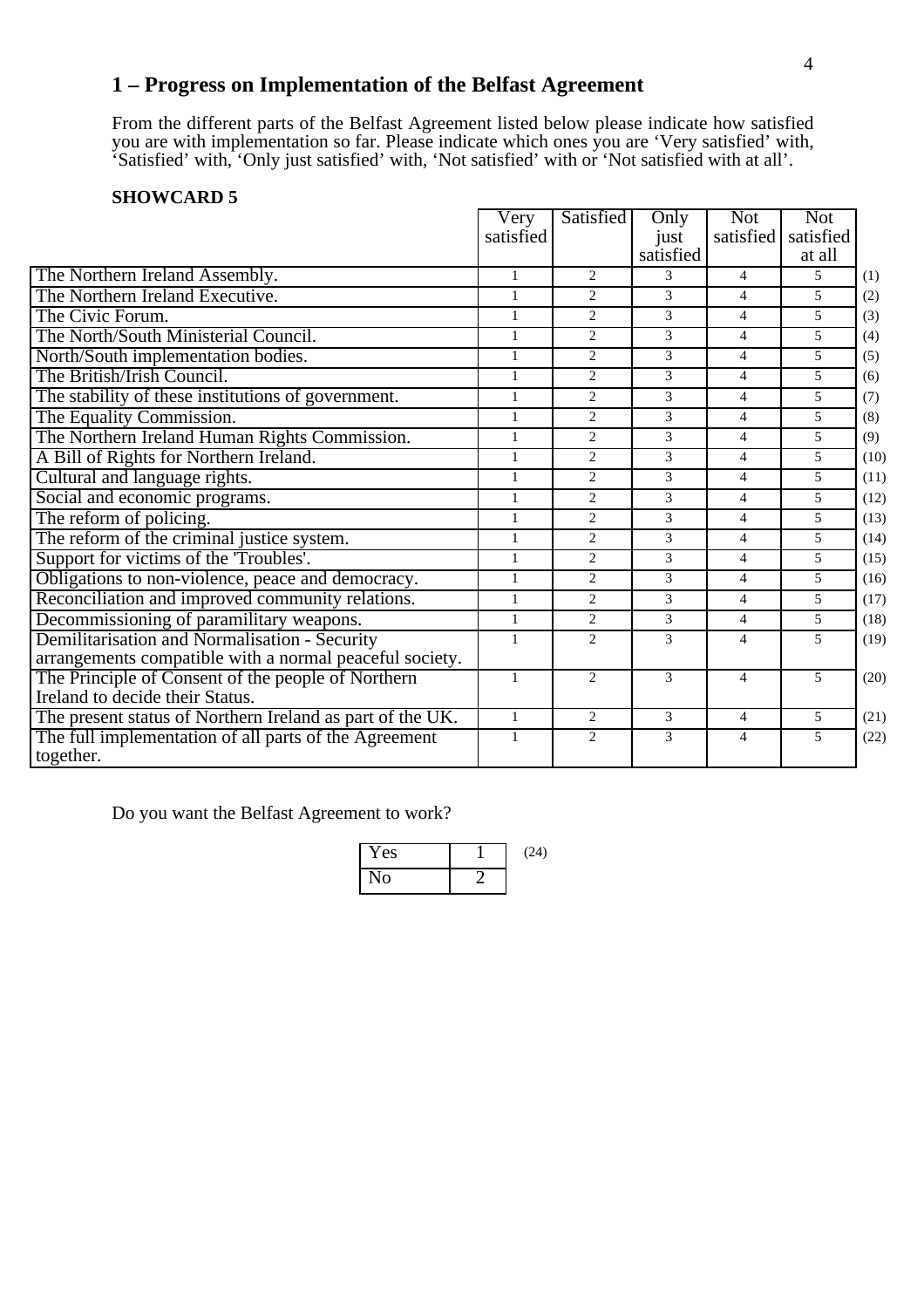### **2 - If Devolution is not Restored**

From the different possibilities listed below what do you think will happen if Devolved Government is not restored to Northern Ireland or if Sinn Féin are excluded from holding Ministerial posts in the Executive. Please indicate which ones you consider to be 'Very probable', 'Probable', 'Not sure' about, 'Improbable' or 'Very improbable'.

| The Belfast Agreement and peace process<br>will collapse                                    | Very<br>probable | Probable | Not sure | Improbable | Very<br>improbable |     |
|---------------------------------------------------------------------------------------------|------------------|----------|----------|------------|--------------------|-----|
| Because Unionists will not work the Agreement<br>in good faith.                             |                  |          |          |            |                    | (1) |
| Because Republicans will not work the<br>Agreement in good faith.                           |                  |          |          |            |                    | (2) |
| Because the SDLP have not done everything<br>they could to work with the UUP.               |                  |          |          |            |                    | (3) |
| Because the UUP have not done everything<br>they could to work with the SDLP.               |                  |          |          |            |                    | (3) |
| Because of the lack of co-operation and<br>determined commitment by the two<br>governments. |                  |          |          |            |                    | (4) |

| And consequently                                                                                              | Very<br>probable | Probable                    | Not sure      | Improbable | Very<br>improbable |      |
|---------------------------------------------------------------------------------------------------------------|------------------|-----------------------------|---------------|------------|--------------------|------|
| The two governments will go ahead and<br>implement the rest of the Belfast Agreement<br>anyway.               |                  | $\mathcal{D}_{\mathcal{L}}$ | 3             |            |                    | (5)  |
| Dissident Republican paramilitary groups will<br>become more active.                                          |                  |                             | 3             |            | 5                  | (6)  |
| The IRA and other Republican groups will all<br>break their cease-fires and return to war.                    |                  | $\mathcal{D}_{\mathcal{L}}$ | 3             | 4          | 5                  | (7)  |
| Dissident Loyalist paramilitary groups will<br>become more active.                                            |                  | $\mathcal{D}_{\mathcal{A}}$ | $\mathcal{F}$ | 4          | 5.                 | (8)  |
| The UVF, UFF and other Loyalist groups will<br>all break their cease-fires and return to war.                 |                  | $\gamma$                    | 3             | 4          | 5                  | (9)  |
| The Northern Ireland economy will suffer and<br>unemployment will rise.                                       |                  | $\mathcal{D}$               | 3             | 4          | 5                  | (10) |
| More young people will leave Northern Ireland.                                                                |                  | $\mathfrak{D}$              | 3             | 4          | 5                  | (11) |
| Divisions in Northern Ireland society will<br>deepen and community relations will continue<br>to deteriorate. |                  | $\mathfrak{D}$              | 3             | 4          | 5                  | (12) |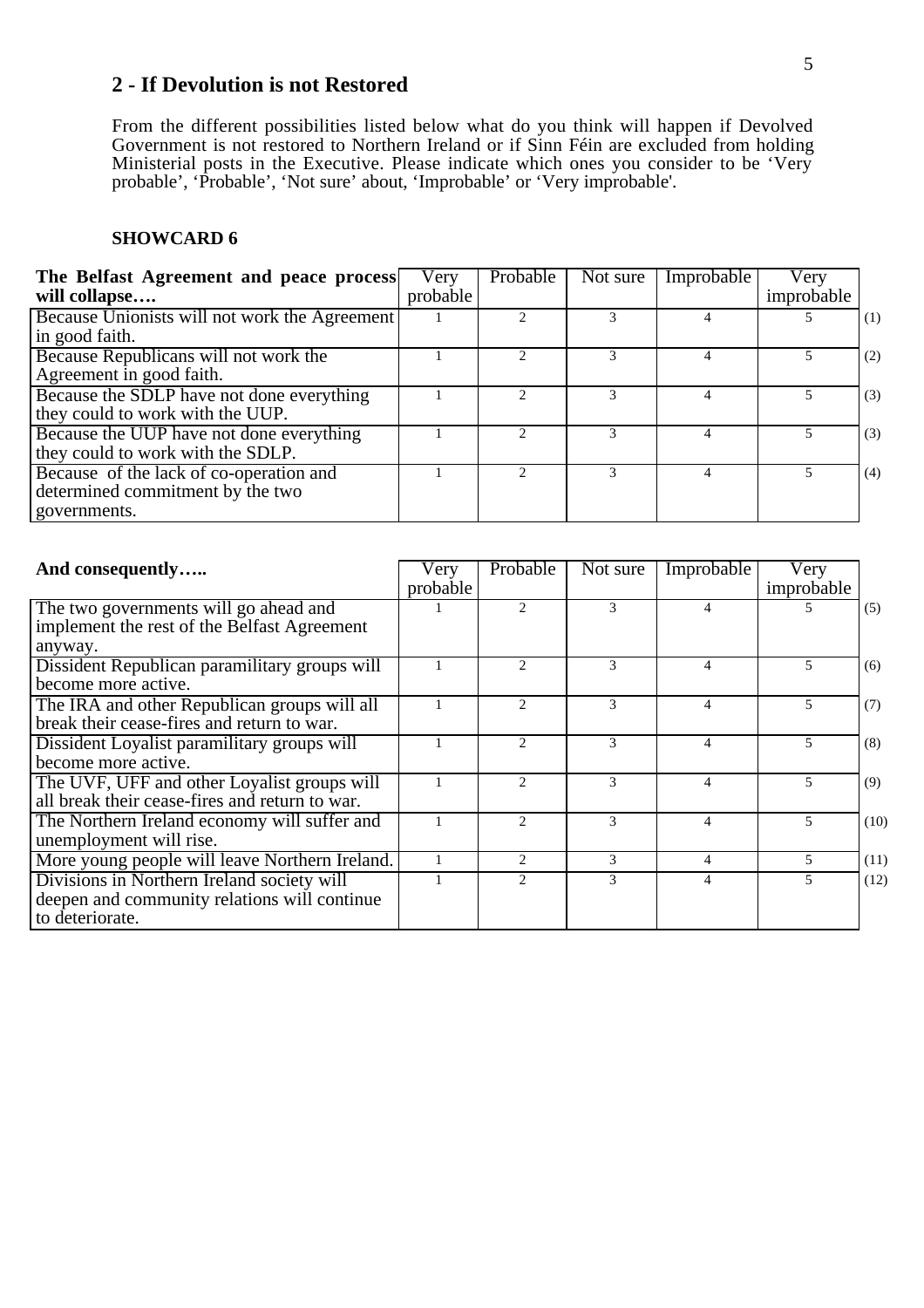## **3 - Trust and Confidence**

Who do you think can be trusted to implement the Belfast Agreement? The governments and parties who agreed to the terms of the Belfast Agreement are listed below. Please indicate which ones you: 'Trust a lot', 'Trust a little', are 'Not sure about', 'Do not trust' or 'Do not trust at all'.

|                                 | Trust a lot | Trust a<br>little | Not sure<br>about | Do not<br>trust | Do not trust<br>at all |     |
|---------------------------------|-------------|-------------------|-------------------|-----------------|------------------------|-----|
| The British Government.         |             |                   |                   |                 |                        | (1) |
| The Irish Government.           |             |                   |                   |                 |                        | (2) |
| The Ulster Unionist Party.      |             |                   |                   |                 |                        | (3) |
| The Progressive Unionist Party. |             |                   |                   |                 |                        | (4) |
| The Alliance Party.             |             |                   |                   |                 |                        | (6) |
| The Women's Coalition.          |             | $\gamma$          |                   |                 |                        | (7) |
| The SDLP.                       |             |                   |                   |                 |                        | (8) |
| Sinn Féin.                      |             |                   |                   |                 |                        | (9) |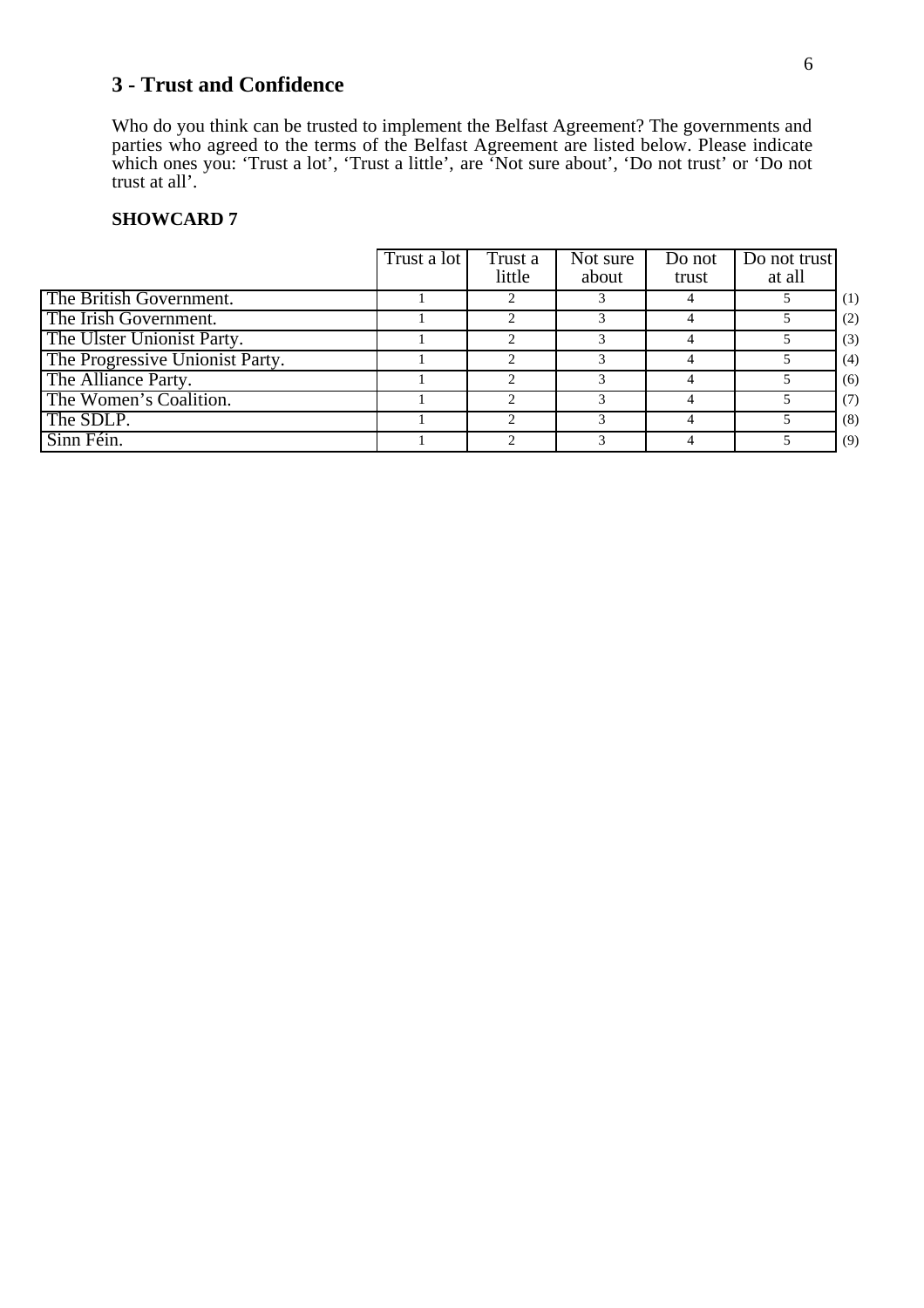## **4 - Reasons for Continued Conflict and Suspension**

People from different communities often hold very different views about the causes of continued conflict in Northern Ireland and suspension of the Assembly. Some frequently referred to sources of failure, or contributing factors, are listed below. Please indicate which ones you consider to be 'Very Significant' 'Significant', 'Of Some Significance', 'Of Little Significance' or 'Of No Significance' at all.

|                                                                                                                                                    | Very         | Significant                 | Of Some        | Of Little                | Of No                    |      |
|----------------------------------------------------------------------------------------------------------------------------------------------------|--------------|-----------------------------|----------------|--------------------------|--------------------------|------|
|                                                                                                                                                    | Significant  |                             | Significance   | Significance             | Significance             |      |
| The failure of Northern Ireland's Executive to work<br>together and provide strong leadership.                                                     |              | 2                           | $\mathcal{E}$  | $\overline{\mathcal{A}}$ | $\overline{\phantom{0}}$ | (1)  |
| The DUP are not behind the Belfast Agreement.                                                                                                      | $\mathbf{1}$ | 2                           | $\mathcal{F}$  | $\overline{4}$           | 5                        | (2)  |
| The UUP threat to 'walk out' and bring down the<br>government.                                                                                     | $\mathbf{1}$ | 2                           | 3              | $\overline{4}$           | 5                        | (3)  |
| The failure of Republicans to completely abandon<br>violence for exclusively democratic means.                                                     | $\mathbf{1}$ | $\overline{2}$              | $\overline{3}$ | $\overline{4}$           | $\overline{5}$           | (4)  |
| The failure of Loyalists to completely abandon<br>violence for exclusively democratic means.                                                       | $\mathbf{1}$ | 2                           | $\mathcal{E}$  | $\overline{4}$           | $\overline{5}$           | (5)  |
| The failure of the Security Services to completely<br>abandon illegal methods at all times.                                                        | $\mathbf{1}$ | $\overline{2}$              | 3              | $\overline{4}$           | 5                        | (6)  |
| The failure to create a political environment in which<br>Loyalists and Republicans will abandon violence.                                         | $\mathbf{1}$ | 2                           | 3              | $\overline{4}$           | 5                        | (7)  |
| The failure to exclude Sinn Féin from the Executive.                                                                                               | $\mathbf{1}$ | $\mathbf{2}$                | 3              | $\overline{4}$           | 5                        | (8)  |
| Loyalists have been excluded from the political<br>process since the signing of the Agreement.                                                     | $\mathbf{1}$ | $\overline{2}$              | 3              | $\overline{4}$           | 5                        | (9)  |
| The failure of government departments to adequately<br>deal with the problems of sectarianism.                                                     | $\mathbf{1}$ | $\mathcal{D}_{\mathcal{L}}$ | $\mathcal{E}$  | $\overline{4}$           | $\overline{5}$           | (10) |
| The failure of community leaders to adequately deal<br>with the problems of sectarianism.                                                          | $\mathbf{1}$ | $\overline{2}$              | $\mathfrak{Z}$ | $\overline{4}$           | 5                        | (11) |
| Communal division maintained by the new<br>institutions of government being organised around<br>strictly Nationalist and Unionist blocks of votes. | $\mathbf{1}$ | $\overline{2}$              | $\overline{3}$ | $\overline{4}$           | 5                        | (12) |
| Police reform has not gone far enough.                                                                                                             | $\mathbf{1}$ | 2                           | 3              | $\overline{4}$           | 5                        | (13) |
| Police reform has gone too far.                                                                                                                    | $\mathbf{1}$ | 2                           | 3              | $\overline{4}$           | 5                        | (14) |
| The British Government has failed to honour their<br>commitments under the Agreement.                                                              | $\mathbf{1}$ | 2                           | 3              | $\overline{4}$           | 5                        | (15) |
| The Irish Government has failed to honour their<br>commitments under the Agreement.                                                                | $\mathbf{1}$ | $\overline{2}$              | $\mathfrak{Z}$ | $\overline{4}$           | 5                        | (16) |
| The peace process is continually threatened by the<br>lack of political progress and suspension.                                                   | $\mathbf{1}$ | 2                           | 3              | $\overline{4}$           | $\overline{5}$           | (17) |
| There is no political penalty each time the Unionists<br>withdraw their Ministers from Government.                                                 | $\mathbf{1}$ | $\overline{c}$              | $\mathfrak{Z}$ | $\overline{4}$           | 5                        | (18) |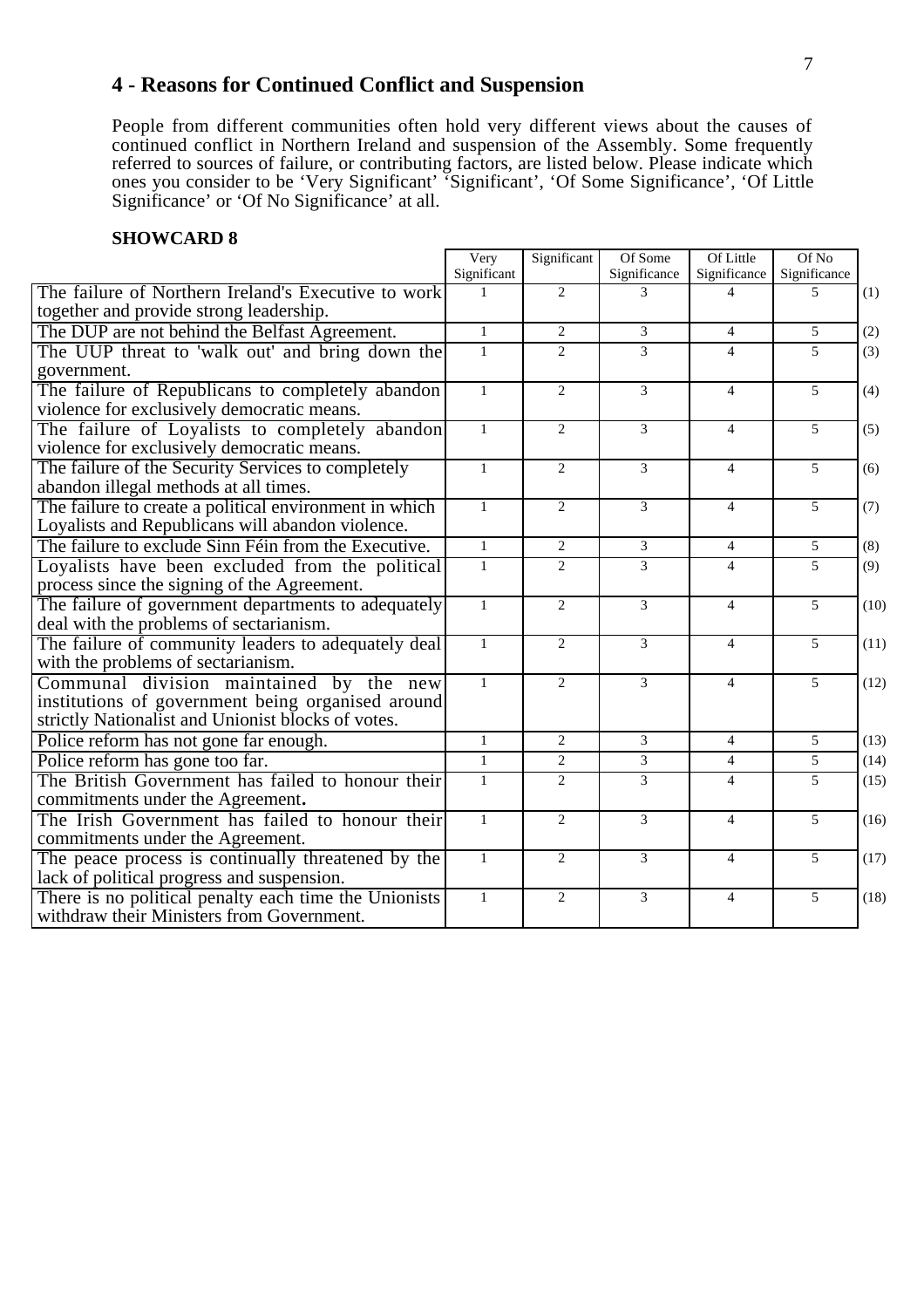### **5 - The Future of the Peace Process and Political Development**

I would now like to ask you some questions about the future of the peace process and political development in Northern Ireland.

For each part of the proposals and statements you will be asked to indicate which ones you consider to be 'Essential', 'Desirable', 'Acceptable', 'Tolerable' or 'Unacceptable'.

For the purposes of these questions the meaning of 'Essential', 'Desirable', 'Acceptable', 'Tolerable' and 'Unacceptable' are outlined on this card:

#### **SHOWCARD 9**

**'Essential'** - You believe this is a necessary part of the peace process if it is to be successful and that it should be fully implemented.

**'Desirable'** - This is not what you would consider to be 'Essential', but you think it, or something very similar to it, is a good idea and should be put into practice.

**'Acceptable'** - This is not what you would consider to be 'Desirable', if you were given a choice, but you could certainly 'live with it'.

**'Tolerable'** - This is not what you want. But, as part of a successful peace process, you would be willing to put up with it.

**'Unacceptable'** - This is completely unacceptable. You would not accept it, even as part of a successful peace process.

**You may use each of the terms 'Essential', 'Desirable', 'Acceptable', 'Tolerable' and 'Unacceptable' as many times as you wish in each question.**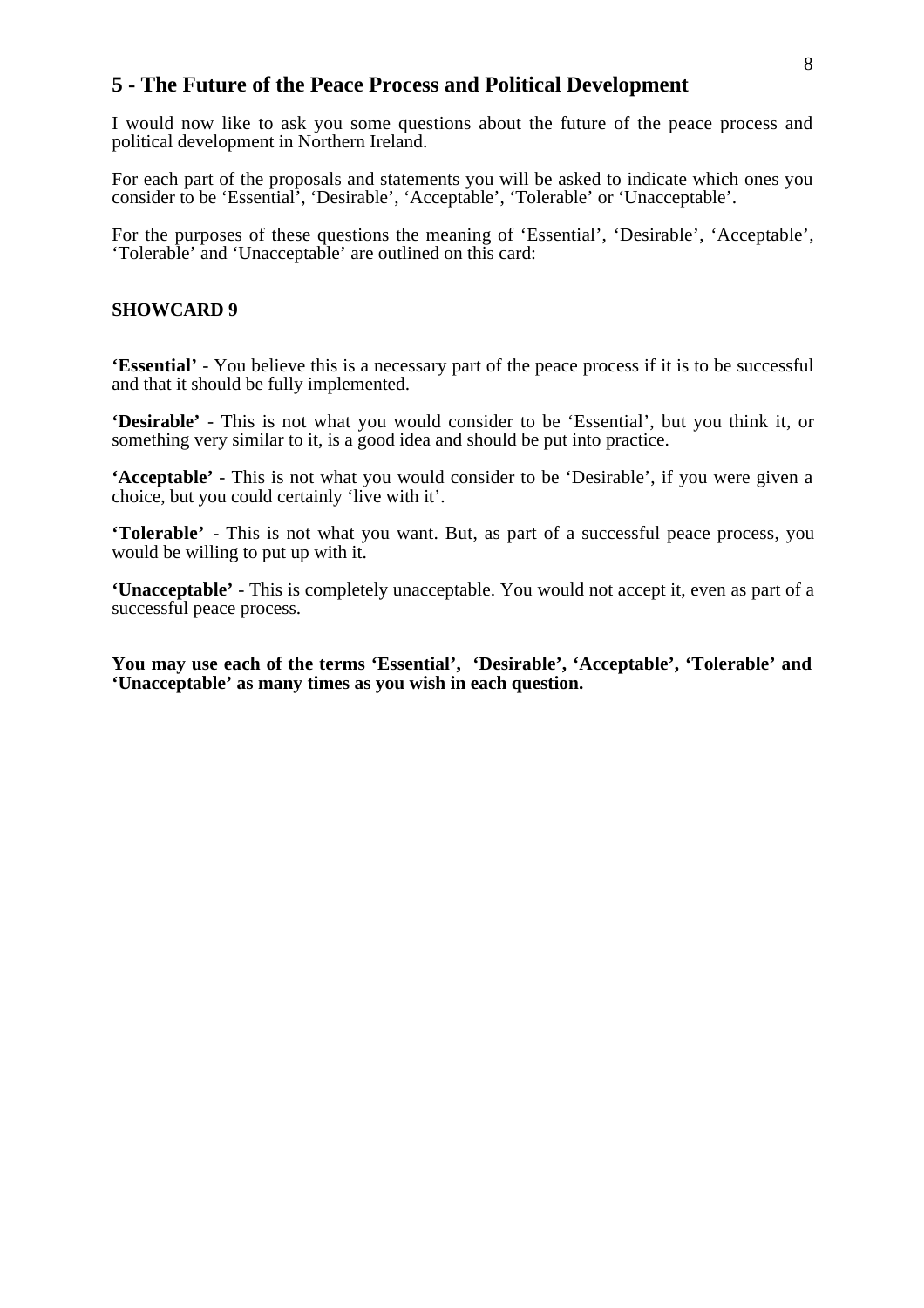## **5.1 Steps Towards a Lasting Peace and Political Stability**

People from different communities often hold very different views about the steps that need to be taken in order to secure a lasting peace and political stability in Northern Ireland. Some frequently referred to solutions are listed below. Please indicate which ones you consider to be 'Essential', 'Desirable', 'Acceptable', 'Tolerable' or 'Unacceptable'.

#### **SHOWCARD 10**

#### **With regard to the Belfast Agreement and institutional stability:**

|                                             | Essential | Desirable Acceptable | Tolerable   Unacceptable |     |
|---------------------------------------------|-----------|----------------------|--------------------------|-----|
| Fully implement all aspects of the Belfast  |           |                      |                          | (1) |
| Agreement.                                  |           |                      |                          |     |
| The Implementation Committee should         |           |                      |                          | (2) |
| report regularly to the people of Northern  |           |                      |                          |     |
| Ireland.                                    |           |                      |                          |     |
| All Assembly parties should make a          |           |                      |                          | (3) |
| commitment to the stability of all the      |           |                      |                          |     |
| institutions and exclusively democratic and |           |                      |                          |     |
| peaceful means.                             |           |                      |                          |     |

| <b>The Government and Parties should</b> Essential Desirable Acceptable   Tolerable   Unacceptable<br>clearly say when a party can be excluded<br>from the Executive for: |  |  |     |
|---------------------------------------------------------------------------------------------------------------------------------------------------------------------------|--|--|-----|
| Threatening the stability of the institutions.                                                                                                                            |  |  | (4) |
| Not adhering to exclusively democratic<br>and peaceful means.                                                                                                             |  |  | (5) |

#### **With regard to inclusive government and political stability:**

|                                             | Essential | Desirable   Acceptable |   | Tolerable   Unacceptable |      |
|---------------------------------------------|-----------|------------------------|---|--------------------------|------|
| Make appropriate changes to the Belfast     |           |                        |   |                          | (6)  |
| Agreement to ensure political stability.    |           |                        |   |                          |      |
| Voting should not be exclusively organised  |           |                        |   |                          | (7)  |
| around Unionist and Nationalist blocks.     |           |                        |   |                          |      |
| Some Ministerial and senior Committee       |           |                        | 4 |                          | (8)  |
| posts should be rotated between the smaller |           |                        |   |                          |      |
| Assembly parties.                           |           |                        |   |                          |      |
| Policies should be put in place to increase |           |                        |   |                          | (9)  |
| the representation of women in              |           |                        |   |                          |      |
| government.                                 |           |                        |   |                          |      |
| Or make no changes to the Belfast           |           |                        | 4 |                          | (10) |
| Agreement at all.                           |           |                        |   |                          |      |

#### **With regard to community affairs:**

|                                           | Essential | Desirable   Acceptable | Tolerable   Unacceptable |      |
|-------------------------------------------|-----------|------------------------|--------------------------|------|
| <b>Establish an Assembly Committee to</b> |           |                        |                          | (11) |
| monitor the management of community       |           |                        |                          |      |
| relations, equality and Human Rights.     |           |                        |                          |      |
| All government policies should be         |           |                        |                          | (12) |
| screened for their impact on community    |           |                        |                          |      |
| divisions.                                |           |                        |                          |      |
| It should be the duty of all government   |           |                        |                          | (13) |
| departments and agencies to provide       |           |                        |                          |      |
| opportunities for community integration.  |           |                        |                          |      |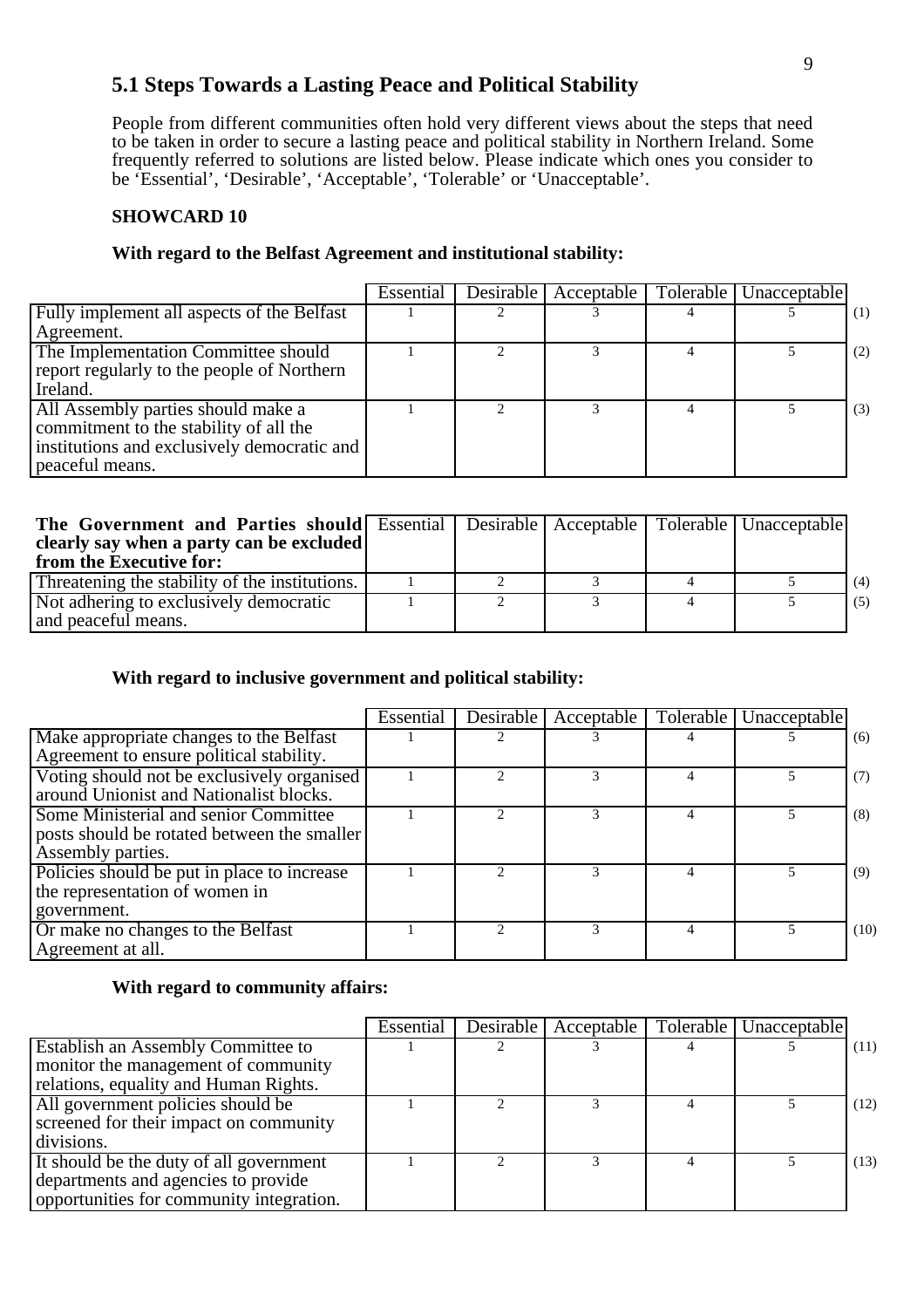## **With regard to justice and reconciliation:**

| The two governments and all the parties Essential   Desirable   Acceptable   Tolerable   Unacceptable<br>to the conflict should: |  |  |      |
|----------------------------------------------------------------------------------------------------------------------------------|--|--|------|
| Make an honest and full accounting of any                                                                                        |  |  | (14) |
| past misdeeds and abuses.                                                                                                        |  |  |      |
| Stop simply blaming others and say what                                                                                          |  |  | (15) |
| role they played in the Troubles.                                                                                                |  |  |      |
| Fully co-operate with all relevant public                                                                                        |  |  | (16) |
| inquiries.                                                                                                                       |  |  |      |

## **With regard to justice and policing:**

|                                                                                                    | Essential | <b>Desirable</b> | Acceptable | Tolerable   Unacceptable |      |
|----------------------------------------------------------------------------------------------------|-----------|------------------|------------|--------------------------|------|
| The reform of the PSNI should be                                                                   |           |                  |            |                          | (17) |
| completed.                                                                                         |           |                  |            |                          |      |
| All parties with seats on the Policing Board<br>should take up their posts including Sinn<br>Féin. |           |                  |            |                          | (18) |
| Responsibility for Justice and Policing<br>should be devolved to the Northern Ireland<br>Assembly. |           |                  |            |                          | (19) |

## **With regard to paramilitary fugitives or 'On the Runs' (OTRs):**

|                                             | Essential | Desirable                   | Acceptable | Tolerable | Unacceptable |      |
|---------------------------------------------|-----------|-----------------------------|------------|-----------|--------------|------|
| Paramilitaries should allow all exiled      |           | $\mathcal{D}$               |            |           |              | (20) |
| persons to 'come home' before the question  |           |                             |            |           |              |      |
| of their fugitives is dealt with.           |           |                             |            |           |              |      |
| Paramilitaries should complete all          |           | $\mathcal{D}_{\mathcal{L}}$ | 3          | 4         | 5            | (21) |
| necessary steps to secure public confidence |           |                             |            |           |              |      |
| in a lasting peace before the question of   |           |                             |            |           |              |      |
| their fugitives is dealt with.              |           |                             |            |           |              |      |
| Paramilitary fugitives should be given      |           | っ                           |            |           |              | (22) |
| amnesty.                                    |           |                             |            |           |              |      |
| Paramilitary fugitives should only be given |           | $\mathcal{D}$               | 3          | Δ         | 5            | (23) |
| amnesty after they have given an account    |           |                             |            |           |              |      |
| of their activities to the authorities.     |           |                             |            |           |              |      |
| Paramilitary fugitives should be processed  |           | $\mathcal{D}$               | 3          | Δ         |              | (24) |
| through the courts and then 'released on    |           |                             |            |           |              |      |
| license'.                                   |           |                             |            |           |              |      |
| Security Service and other state offenders  |           | $\mathcal{D}_{\mathcal{L}}$ | 3          | 4         | 5            | (25) |
| should be treated the same as paramilitary  |           |                             |            |           |              |      |
| offenders.                                  |           |                             |            |           |              |      |

## **With regard to paramilitary activity:**

| The IRA and Loyalist paramilitaries Essential   Desirable   Acceptable |  |  | Tolerable   Unacceptable |      |
|------------------------------------------------------------------------|--|--|--------------------------|------|
| should:                                                                |  |  |                          |      |
| End any involvement in organised crime.                                |  |  |                          | (26) |
| End all targeting.                                                     |  |  |                          | (27) |
| End all paramilitary attacks and                                       |  |  |                          | (28) |
| 'punishment beatings'.                                                 |  |  |                          |      |
| End all their intelligence gathering                                   |  |  |                          | (29) |
| operations.                                                            |  |  |                          |      |
| Require their members to 'Stand Down'.                                 |  |  |                          | (30) |
| Decommission all their weapons.                                        |  |  |                          | (31) |
| Disband their paramilitary organisations.                              |  |  |                          | (32) |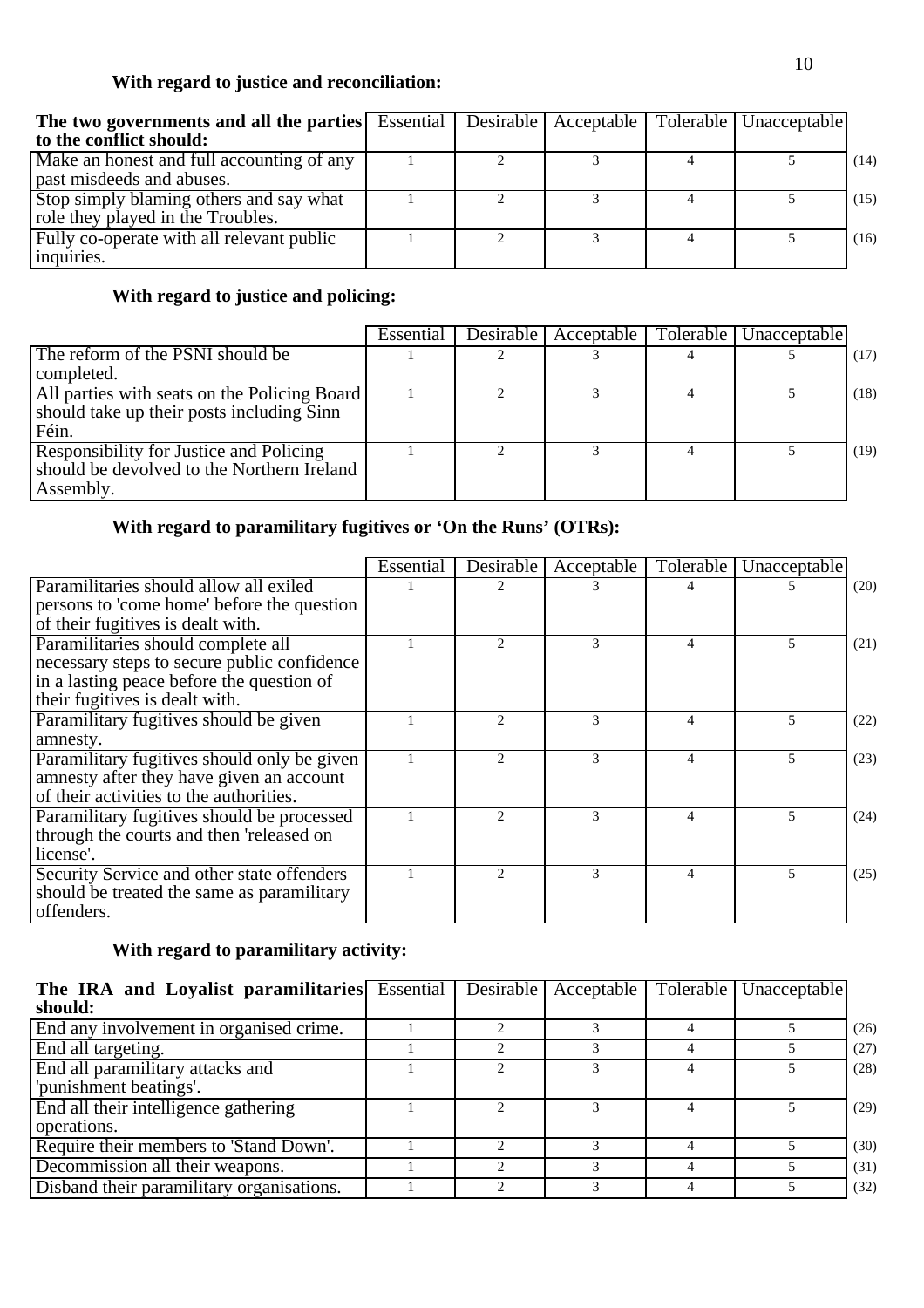### **With regard to peace and security:**

|                                               | Essential | Desirable                   | Acceptable | <b>Tolerable</b> | Unacceptable |      |
|-----------------------------------------------|-----------|-----------------------------|------------|------------------|--------------|------|
| The British Government should take all        |           |                             |            |                  |              | (33) |
| necessary steps to normalise security         |           |                             |            |                  |              |      |
| arrangements in Northern Ireland.             |           |                             |            |                  |              |      |
| An independent monitor should report on       |           | $\mathcal{D}_{\mathcal{A}}$ | 3          | 4                | 5            | (34) |
| all aspects of violence in Northern Ireland   |           |                             |            |                  |              |      |
| and who was responsible.                      |           |                             |            |                  |              |      |
| An independent commissioner should draw       |           |                             | 3          |                  | 5            | (35) |
| up plans for and monitor progress towards     |           |                             |            |                  |              |      |
| normalisation and peace.                      |           |                             |            |                  |              |      |
| The British and Irish governments should      |           |                             | 3          | 4                |              | (36) |
| direct their security, police and legal       |           |                             |            |                  |              |      |
| services to use all possible means to end all |           |                             |            |                  |              |      |
| paramilitary activity.                        |           |                             |            |                  |              |      |
| Programs of regeneration and                  |           | $\mathfrak{D}$              | 3          | 4                | 5            | (37) |
| transformation should be established to       |           |                             |            |                  |              |      |
| assist communities with paramilitary links    |           |                             |            |                  |              |      |
| to achieve 'normalisation'.                   |           |                             |            |                  |              |      |

## **With regard to elections:**

|                                             | Essential | Desirable   Acceptable | Tolerable   Unacceptable |      |
|---------------------------------------------|-----------|------------------------|--------------------------|------|
| Elections should only be held when          |           |                        |                          | (38) |
| agreement is reached and devolved powers    |           |                        |                          |      |
| are restored to the Northern Ireland        |           |                        |                          |      |
| Assembly.                                   |           |                        |                          |      |
| Elections should be held on the agreed date |           |                        |                          | (39) |
| next May.                                   |           |                        |                          |      |
| Elections should be held instead of         |           |                        |                          | (40) |
| suspension.                                 |           |                        |                          |      |

Do you think Direct Rule or Devolved Government is best for Northern Ireland?

| <b>Direct Rule</b>  |  |
|---------------------|--|
| Devolved Government |  |

Which combination of First and Deputy First Minister do you think will produce the greatest stability for Northern Ireland?

| Ulster Unionist and SDLP          |  |
|-----------------------------------|--|
| Ulster Unionist and Sinn Féin     |  |
| Democratic Unionist and SDLP      |  |
| Democratic Unionist and Sinn Féin |  |
| None of the above $*$             |  |

*\*Do not ask but code as required*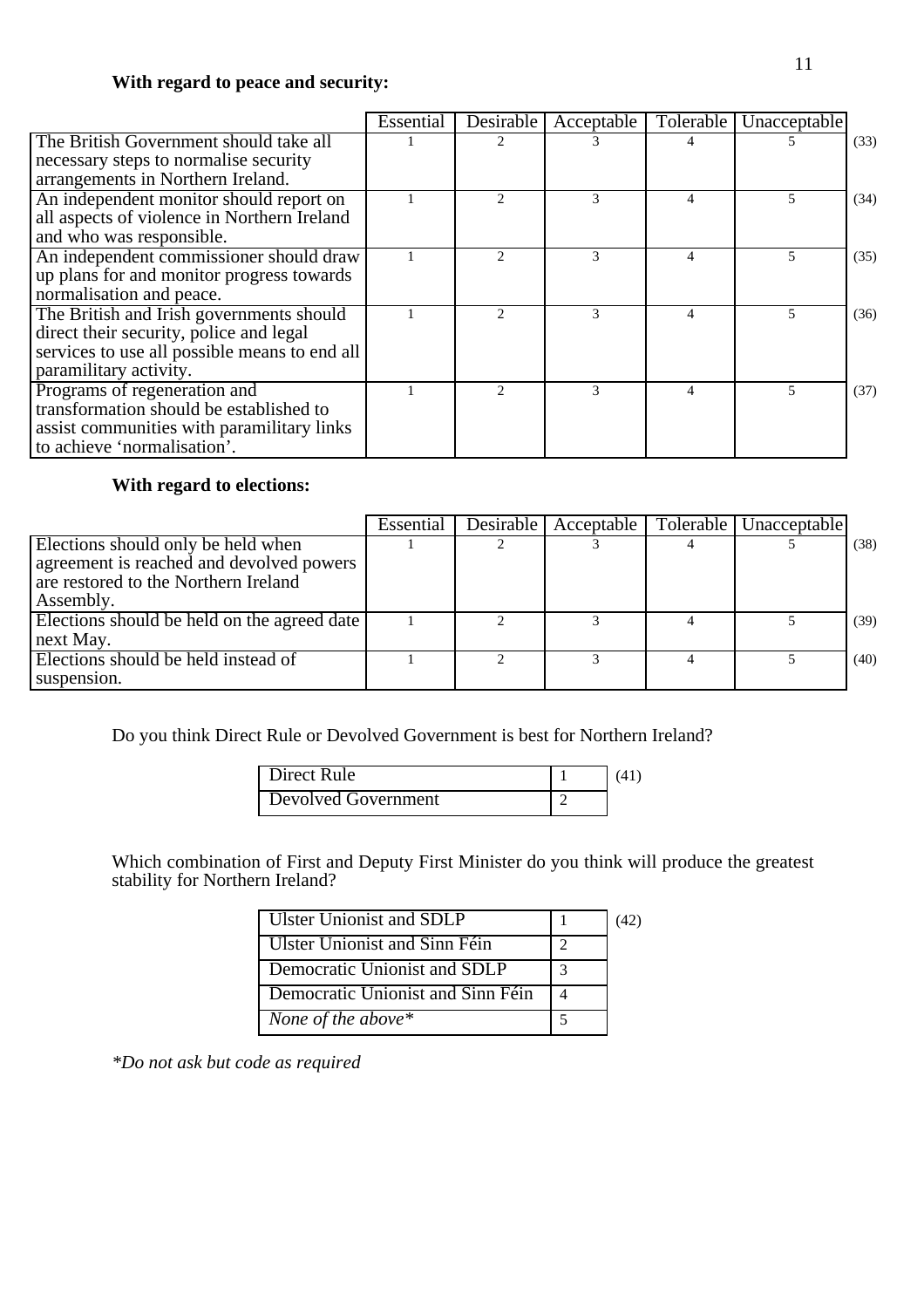# **6 - What Can be Done if the Negotiations Fail**

If the negotiations on the future of the Belfast Agreement fail what should the Governments and parties do?

Please indicate which options you consider to be 'Essential', 'Desirable', 'Acceptable', 'Tolerable' or 'Unacceptable'.

|                                                | Essential    | Desirable      | Acceptable     | Tolerable             | Unacceptable   |      |
|------------------------------------------------|--------------|----------------|----------------|-----------------------|----------------|------|
| The two Governments should move                | 1            | $\mathfrak{D}$ |                | 4                     | 5              | (1)  |
| quickly and decisively to fill the political   |              |                |                |                       |                |      |
| vacuum.                                        |              |                |                |                       |                |      |
| The Civic Forum should be maintained as        | $\mathbf{1}$ | 2              | 3              | $\overline{4}$        | 5              | (2)  |
| a public voice.                                |              |                |                |                       |                |      |
| A Shadow Executive should be established       | $\mathbf{1}$ | $\overline{2}$ | 3              | $\overline{4}$        | 5              | (3)  |
| to advise the Government.                      |              |                |                |                       |                |      |
| The Assembly Committees should be re-          | $\mathbf{1}$ | $\overline{2}$ | 3              | $\overline{4}$        | $\mathfrak{F}$ | (4)  |
| established to advise each Government          |              |                |                |                       |                |      |
| department.                                    |              |                |                |                       |                |      |
| <b>Continuation of Direct Rule from London</b> | $\mathbf{1}$ | $\mathfrak{D}$ | $\mathcal{E}$  | $\overline{4}$        | 5              | (5)  |
| with no Northern Ireland Assembly.             |              |                |                |                       |                |      |
| End suspension and have fresh elections.       | $\mathbf{1}$ | 2              | $\overline{3}$ | $\overline{4}$        | $\mathfrak{F}$ | (6)  |
| A new Anglo-Irish Agreement.                   | $\mathbf{1}$ | $\overline{2}$ | 3              | $\overline{4}$        | 5              | (7)  |
| Joint Authority by Direct Rule from both       | $\mathbf{1}$ | $\mathfrak{D}$ | 3              | $\overline{4}$        | 5              | (8)  |
| London and Dublin.                             |              |                |                |                       |                |      |
| Joint Authority in combination with a          | $\mathbf{1}$ | $\mathcal{L}$  | 3              | $\overline{4}$        | 5              | (9)  |
| Northern Ireland Assembly.                     |              |                |                |                       |                |      |
| Bring in an electoral system that more         | $\mathbf{1}$ | $\mathfrak{D}$ | 3              | $\overline{4}$        | $\overline{5}$ | (10) |
| evenly distributes seats and power between     |              |                |                |                       |                |      |
| the small and large parties.                   |              |                |                |                       |                |      |
| Bring in an electoral system that distributes  | $\mathbf{1}$ | 2              | 3              | $\overline{4}$        | 5              | (11) |
| more seats and power to the largest parties.   |              |                |                |                       |                |      |
| The British and Irish governments should       | $\mathbf{1}$ | 2              | 3              | $\overline{4}$        | 5              | (12) |
| implement as much of the Belfast               |              |                |                |                       |                |      |
| Agreement as they possibly can.                |              |                |                |                       |                |      |
| Scrap the Belfast Agreement and negotiate      | $\mathbf{1}$ | 2              | 3              | $\overline{4}$        | 5              | (13) |
| a new agreement.                               |              |                |                |                       |                |      |
| Negotiate a united Ireland.                    | $\mathbf{1}$ | $\overline{2}$ | 3              | $\boldsymbol{\Delta}$ | $\mathfrak{F}$ | (14) |